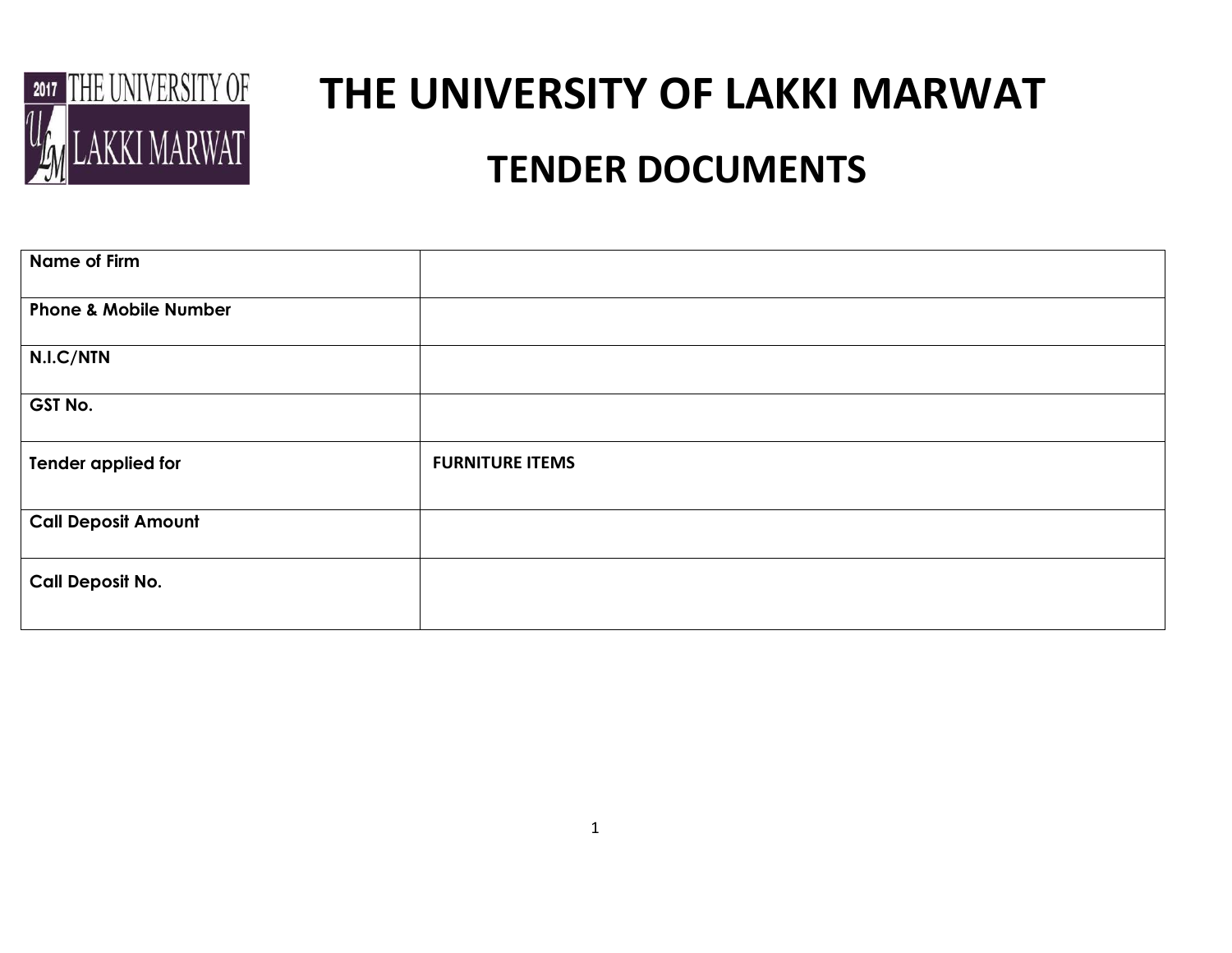#### **TERMS AND CONDITIONS FOR PURCHASE OF FURNITURE**

#### **1. Mandatory:**

- i. Any tender without 2% earnest money will be out rightly rejected.
- ii. Conditional/incomplete tenders will be not accepted.
- iii. The bidders should be either an established firm or sole distributor/authorized agent of the manufacturer having after sale services facilities of the same nature items.
- iv. Telephone/telexed/faxed/telegraphic quotations will not be entertained.
- V. Refurbished, smuggled products will not be accepted.
- vi. The University of Lakki Marwat will verify the serial Number of the supply items with its manufacturer, if found ambiguous, will be returned to the supplier at its own cost.
- Vii Bids submitted without prescribed Tender fee or Earnest Money shall be liable for rejection at the time of Tender opening. Tender fee and Earnest money shall be submitted separately along with Tender.
- Viii Manufacturer authorization letter will have to be provided by the bidder. ULM will verify the genuineness of the provided Manufacturer's Authorization letter from its issuer.
- ix. A copy of Tax Returns or bank statements of last two years of the Firm/Supplier/Original Manufacturer/Authorized Dealers/ Distributors.
- x. For rapid warranty claims and to minimize the hardware replacement time, quoted products must have at least one manufacturer's parts depot in Pakistan for the quoted hardware category. Contact numbers and address must be submitted along with the quotation.
- xi. Any product inferior to the given specification / University's requirement shall be disqualified straight away.
- xii. Compliance sheet must be provided by the bidder along with the quotation. Bidder must submit an undertaking on a stamp paper that the quoted items 100 % comply the University's specifications.

#### **2. METHOD OF PROCUREMENT:**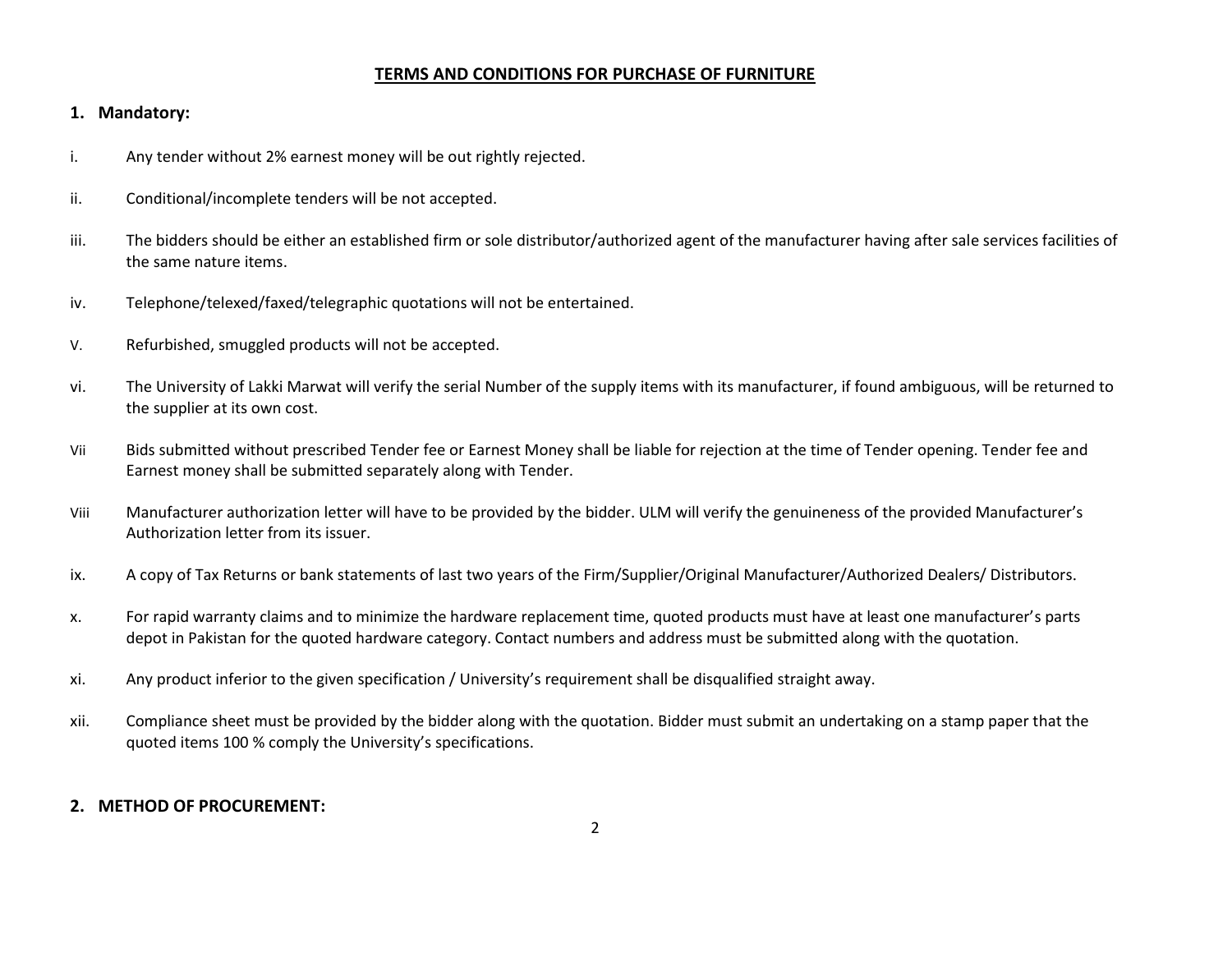Bidding will be conducted through "Open Competitive Bidding" process, specified in Rules of the Khyber Pakhtunkhwa Public Procurement Goods, Works and Services Rules. Bidding is open to all eligible bidders as defined in the KPPRA Procurement Rules 2014 that meet the minimum qualification criteria and required documents. It will be a "Single Stage - Single Envelop" procedure.

#### **3. Documents Required:**

The Firm/Supplier/Original Manufacturer/Authorized Dealers/ Distributors eligible to apply are required to submit the following documents with their bidding proposal:

- a. Valid registration documents with Taxation Authorities. NTN/FTN/STRN etc.
- b. Valid Professional Tax Certificate.
- c. Previous experience for supplying of same nature items is required.
- d. Full Address and contact numbers of the office(s).

#### **4. Technical Literature & Samples:**

If applicable/required, the Bidder (s) shall submit the following;

- a. Data/Factsheets of the Equipment.
- b. Data technical literature/Evaluation software(s).

#### **5. Security Deposit/Retention Money/Performance Security:**

10% amount of bill price shall be deducted or bank guarantee provided by supplier and the same will be released after completion of 01 year successful operation of equipment/item.

#### **6**. **Scope of Supply:**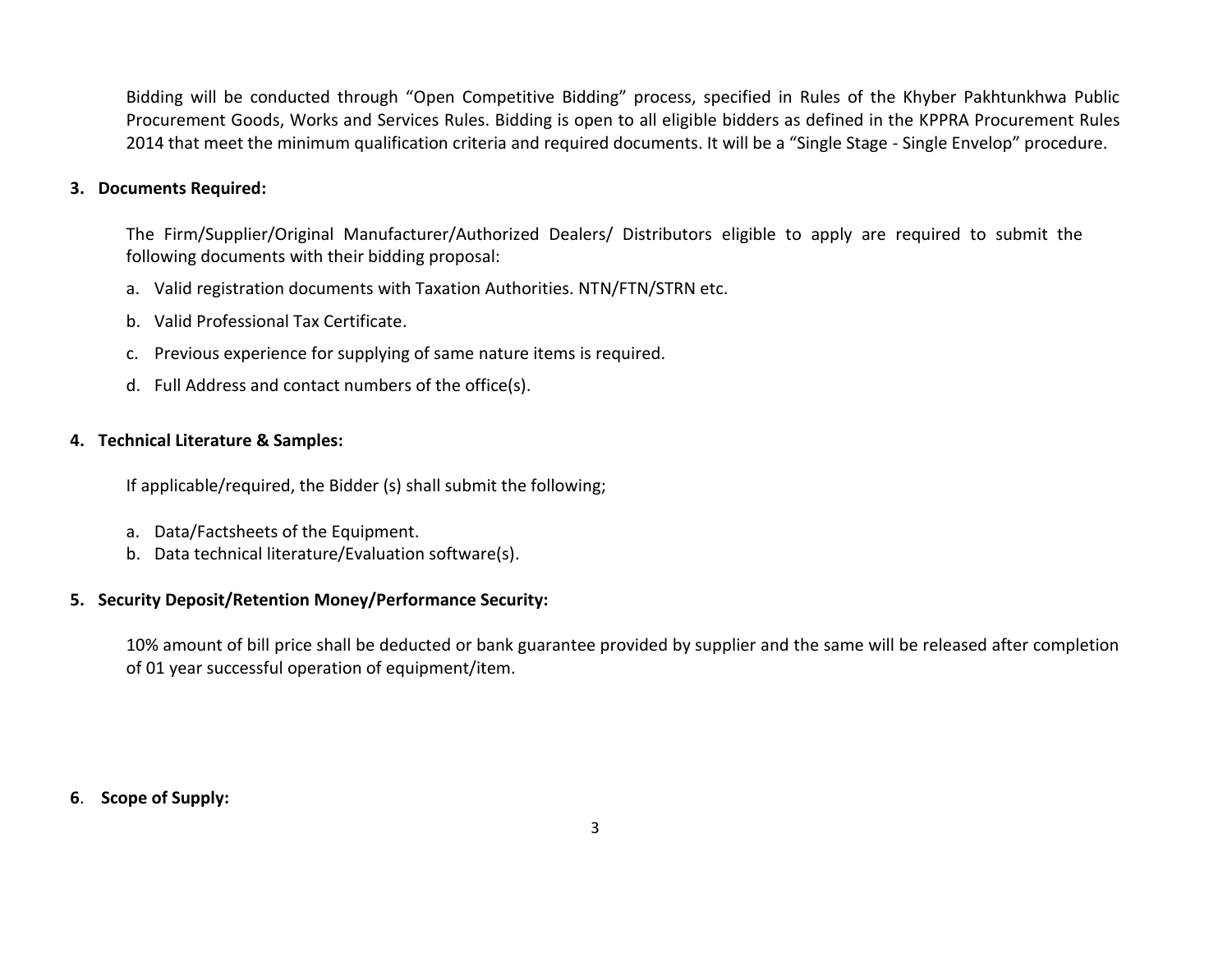The bidder shall supply items/ equipment's of the specifications given in the attached Annexure-I.

#### **7. Currencies of Bid:**

The prices shall be quoted in Pakistani Rupees.

#### **8. Bid Bonds/Earnest Money:**

The bidders shall furnish, as part of his bid, earnest money equal to 2% of total quoted prices with their offer in the form of demand draft/pay order in favor of Project Director, **THE UNIVERSITY OF LAKKI MARWAT**. The earnest money shall be denominated in Pak rupees and shall be in the form of Demand Draft, Pay Order or Call Deposit issued by a Pakistani scheduled Bank. The Earnest Money may be forfeited if a bidder withdraws his bid during the period of his bid validity.

#### **9**. **Deadline for Submission of Bids:**

All bids must reach and be received by the purchaser on or before the prescribed deadline during the office hours. The tenders will be opened at 2:00 PM on Dated: 12-09-2019 in the Committee room of The University of Lakki Marwat in the presence of purchase committee.

#### **10. Late Bids:**

Any bid received by the Purchaser after the prescribed deadline for submission of bids shall be returned un-opened to the bidder.

#### **11. Purchaser's Right to Accept or Reject any or all Bids:**

The University of Lakki Marwat (Purchase committee) reserves the right to reduce or increase the quantity, accept or reject any/all tenders/ bids as per KPPRA rules.

#### **12. Convincing:**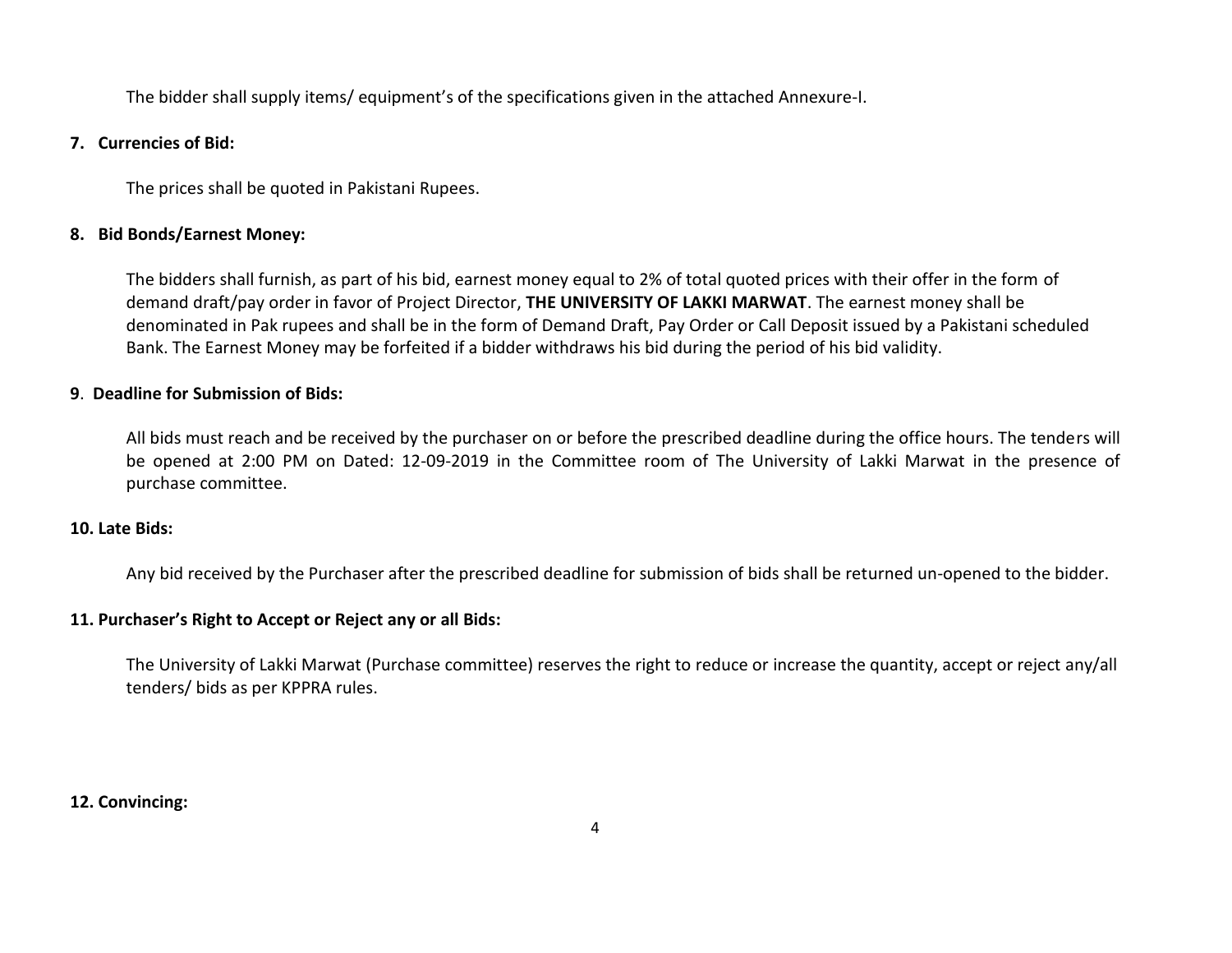Unsolicited advice/clarification and any personal approaches at any stage of Evaluations are strictly prohibited and may lead to disqualification.

#### **13. Delivery of Items/ Equipments:**

The bidder shall make delivery of goods at his own cost within the specified period from the date of issuance of Purchase Order from The University of Lakki Marwat. In case of delay in supply within stipulated time then penalty @2% per day will be imposed for first 15 days and thereafter @4% per day in the subsequent period.

#### **14**. **Mode of Payments:**

Payment shall be made in the form of crossed cheque, which shall be issued after delivery of items/equipment and verification of the inspection committee/Officer concerned.

#### **15. Guarantee/Warranty:**

- a. The supplier shall furnish at least one year after sales service/warranty for successful operation of equipment/item (s) except the items for which warranty period is already mentioned in the specification/ tender documents, form the date of installation
- b. In case of malfunctioning/defect in any equipment/item, the supplier shall replace item free of cost within 30 days, otherwise the supplier will return the entire paid amount to ULM immediately. The material shall be in original/sealed packing to ensure delivery without any damages during transit.

#### **16. Installation & Commissioning:**

- a. Please note that system/supply should be completed in all respect in terms of hardware, software and accessories/spare sprats. Any deficiency in acquisition of desired results at the time of installation & subsequent functioning will be responsibility of the supplying firm/company, without any additional cost. All the supply should be based on The University of Lakki Marwat.
- b. The supplier will be responsible for installation, testing commissioning and one year smooth running of equipment & also arrange free of cost training for the university staff.

#### **17. Bid Evolution Criteria:**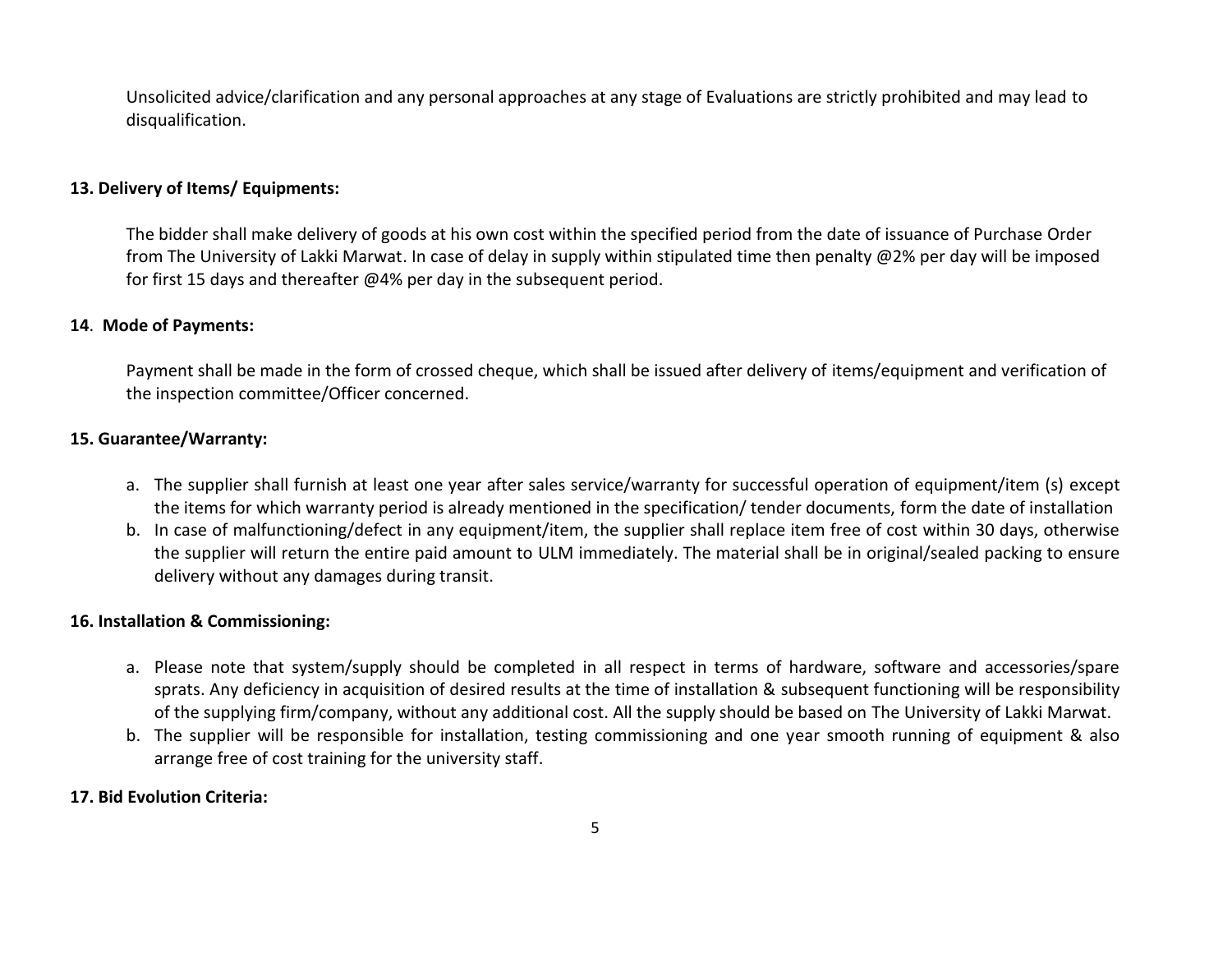The awards of contract would be based strictly on the specification provided in the bidding documents, quality of the items, Pervious experience for supplying of same nature items and not only on the basis of lowest rates**.**

#### **18. Taxes:**

All Government Taxes i.e Income Tax, GST, Professional Tax, Stamp Duty etc will be deducted.

#### **19. TA/DA Claim:**

No TA/DA claim will be entertained by the university, in case of after sale services, whenever it requires within the premises.

#### **20. Bid Validity:**

All offers shall remain valid for 180 days from the date of opening of bids, until any further extension required by The University of Lakki Marwat.

#### **21. Rate Escalations:**

Quoted price shall remain valid, firm, and irrevocable and fixed till the fulfillment of obligations by the supplier and will not be subject to escalation on any account**.**

> **Project Director** The University of Lakki Marwat Office No. 0969- 511819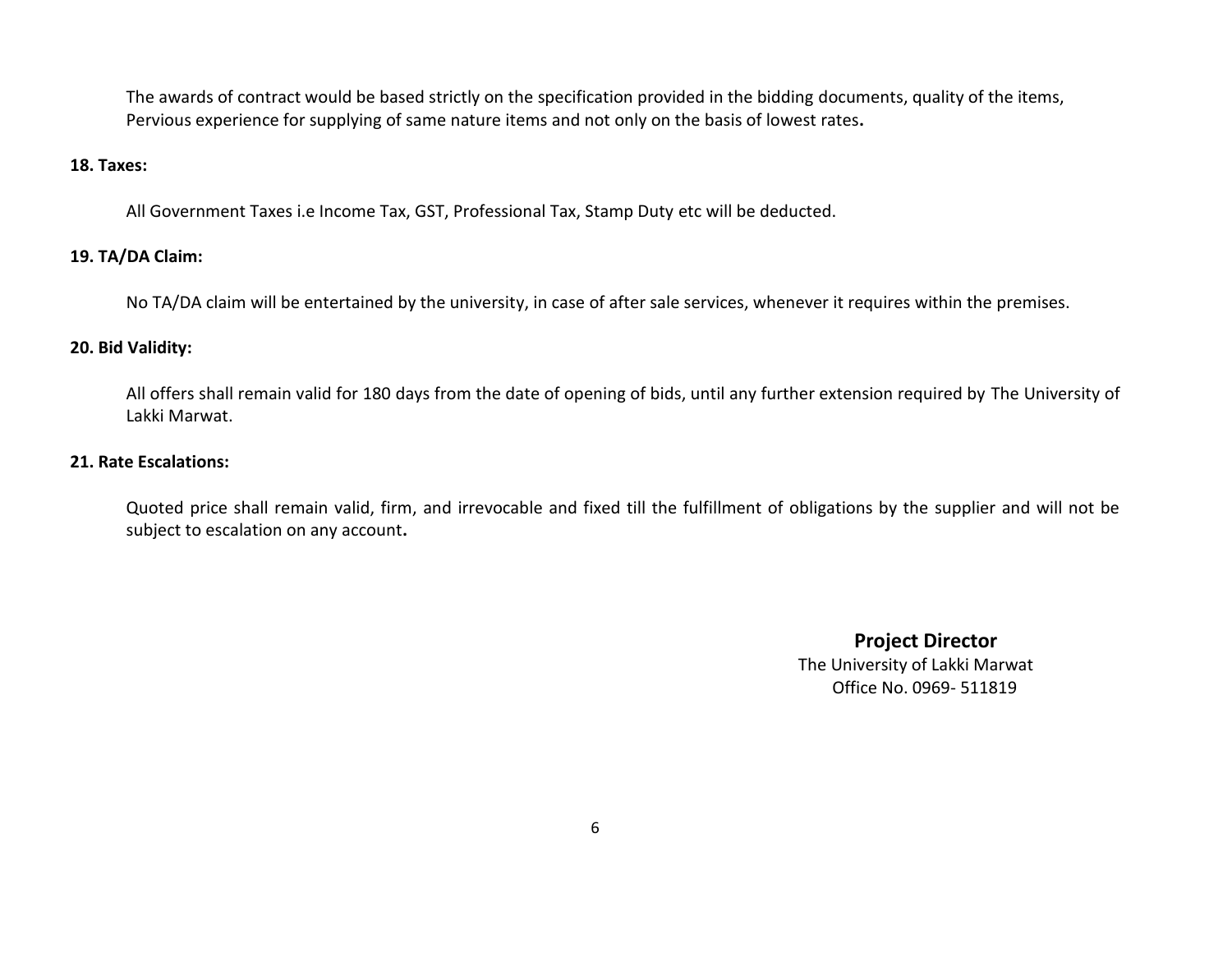### **LIST OF OFFICE FURNITURE**

|                               | <b>Specifications</b>                                                    | Quantity | <b>Unit Cost</b> | <b>GST</b> | <b>Total</b> |
|-------------------------------|--------------------------------------------------------------------------|----------|------------------|------------|--------------|
| Item                          |                                                                          |          | (Rs.)            | (Rs.)      | Price (Rs.)  |
| <b>Executive Office Table</b> | Will be selected on sample provision (At University or on                | 02       |                  |            |              |
|                               | site visit)                                                              |          |                  |            |              |
| <b>Executive Office Chair</b> | Will be selected on sample provision (At University or on                | 02       |                  |            |              |
|                               | site visit)                                                              |          |                  |            |              |
| <b>Centre Table Set</b>       | Will be selected on sample provision (At University or on<br>site visit) | 02       |                  |            |              |
|                               |                                                                          |          |                  |            |              |
| <b>Side Rack</b>              | Will be selected on sample provision (At University or on                | 08       |                  |            |              |
|                               | site visit)                                                              |          |                  |            |              |
| <b>Office Sofa Set</b>        | Will be selected on sample provision (At University or on                | 02       |                  |            |              |
|                               | site visit)                                                              |          |                  |            |              |
| <b>Office Table</b>           | Will be selected on sample provision (At University or on                | 25       |                  |            |              |
|                               | site visit)                                                              |          |                  |            |              |
| <b>Office Chair</b>           | Will be selected on sample provision (At University or on                | 40       |                  |            |              |
|                               | site visit)                                                              |          |                  |            |              |
| <b>Waiting Room Chair</b>     | Will be selected on sample provision (At University or on                | 15       |                  |            |              |
|                               | site visit)                                                              |          |                  |            |              |
| <b>Waiting Room Table</b>     | Will be selected on sample provision (At University or on                | 02       |                  |            |              |
| <b>Set/Centre Table</b>       | site visit)                                                              |          |                  |            |              |
|                               |                                                                          |          |                  |            |              |
| <b>Bench Three Seater</b>     | Will be selected on sample provision (At University or on                | 06       |                  |            |              |
|                               | site visit)                                                              |          |                  |            |              |
|                               |                                                                          |          |                  |            |              |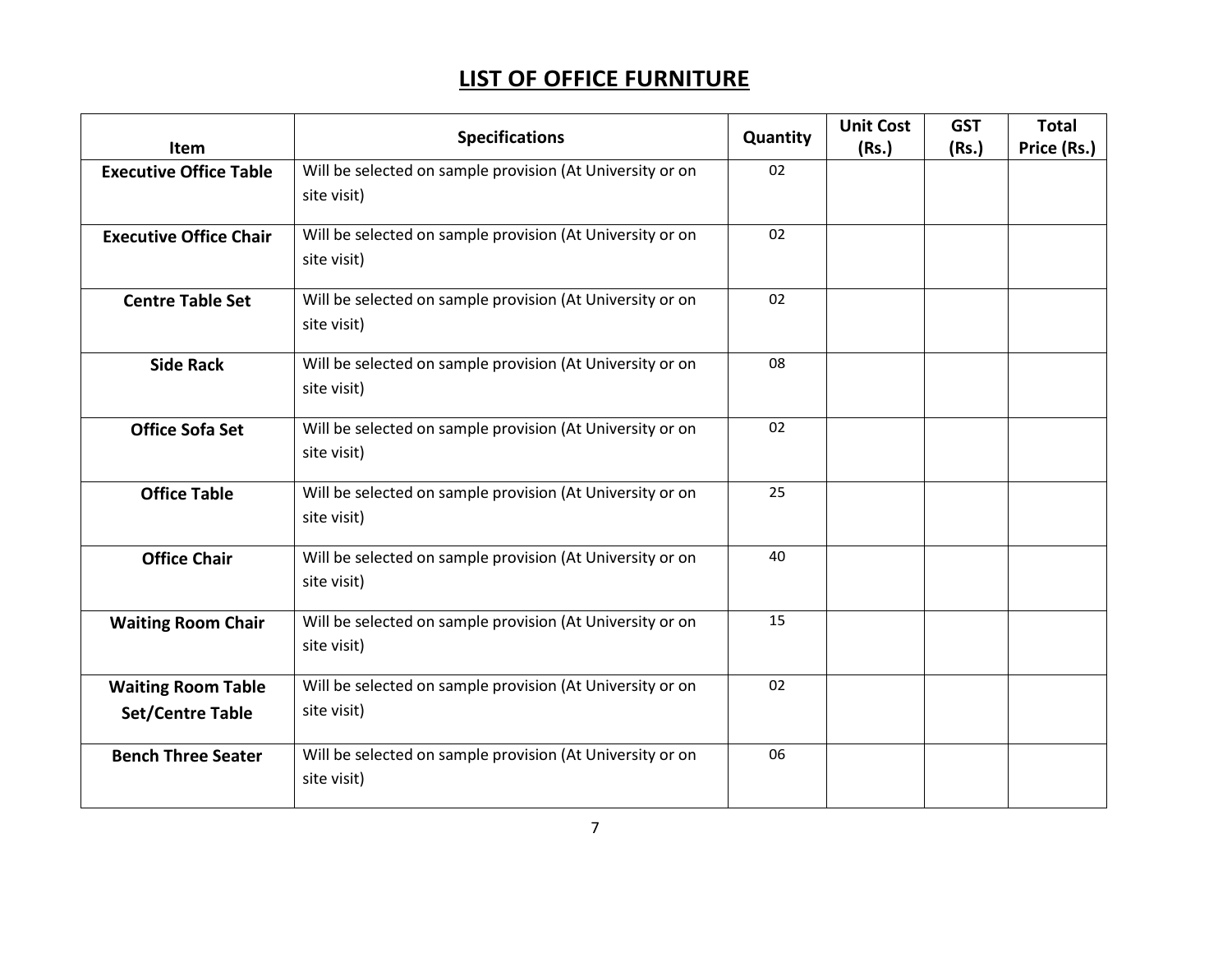| <b>Item</b>                          | <b>Specifications</b>                                                    | Quantity | <b>Unit Cost</b><br>(Rs.) | <b>GST</b><br>(Rs.) | <b>Total</b><br>Price (Rs.) |
|--------------------------------------|--------------------------------------------------------------------------|----------|---------------------------|---------------------|-----------------------------|
| <b>Book Shelf for Library</b>        | Will be selected on sample provision (At University or on<br>site visit) | 10       |                           |                     |                             |
| <b>Key Box for Library</b>           | Will be selected on sample provision (At University or on<br>site visit) | 02       |                           |                     |                             |
| <b>Study Table for Library</b>       | Will be selected on sample provision (At University or on<br>site visit) | 05       |                           |                     |                             |
| <b>Study Chair for Library</b>       | Will be selected on sample provision (At University or on<br>site visit) | 30       |                           |                     |                             |
| <b>Notice Board</b>                  | Will be selected on sample provision (At University or on<br>site visit) | 02       |                           |                     |                             |
| <b>Student Chair Plastic</b>         | Model No. Art 786-SD Citizen                                             | 200      |                           |                     |                             |
| <b>Rostrum Large</b>                 | Will be selected on sample provision (At University or on<br>site visit) | 10       |                           |                     |                             |
| Table for Lab. In charge             | Will be selected on sample provision (At University or on<br>site visit) | 02       |                           |                     |                             |
| Chair for Lab. In charge             | Will be selected on sample provision (At University or on<br>site visit) | 02       |                           |                     |                             |
| <b>White Board for Class</b><br>Room | Will be selected on sample provision (At University or on<br>site visit) | 10       |                           |                     |                             |
|                                      |                                                                          |          |                           |                     |                             |